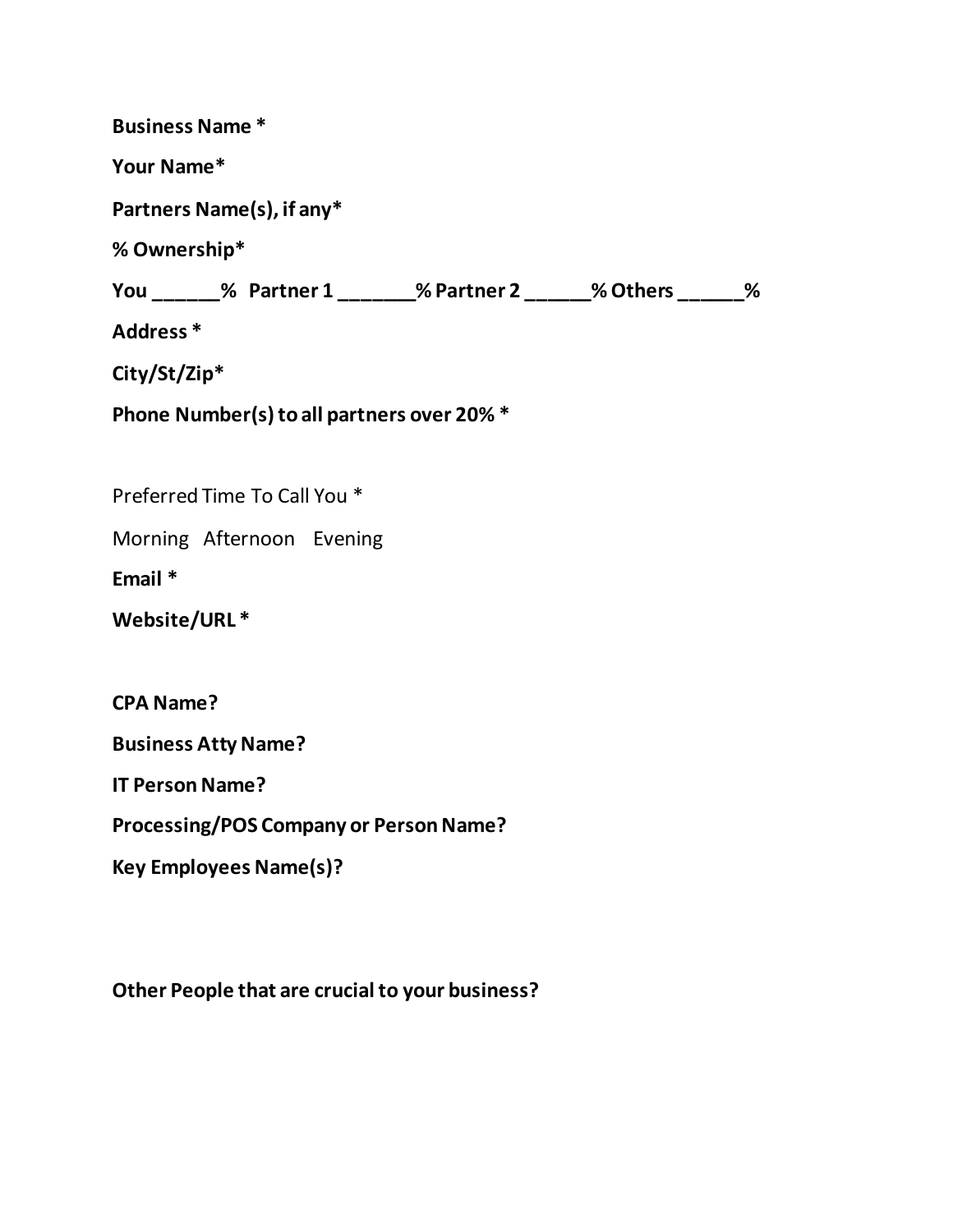### **About You...**

#### **What made you decide to become an entrepreneur?**

**Did you start, inherit or purchase this business?** Started Inherited Purchased **Are you satisfied with your experience as a small business owner?** Yes No **If you're not satisfied - why?**

**Do you have a good balance between your business, work, personal life, health & fun?** Almost Always Frequently Infrequently Seldom or Never **Do you have a clear idea of the kind of life you want to experience daily?** Almost Always Frequently Infrequently Seldom or Never **Do you have a clear picture of what your vision and values are?** Almost Always Frequently Infrequently Seldom or Never **Do you work more hours than anyone else in the business?** Almost Always Frequently Infrequently Seldom or Never **Do you use a time management system?** Almost Always Frequently Infrequently Seldom or Never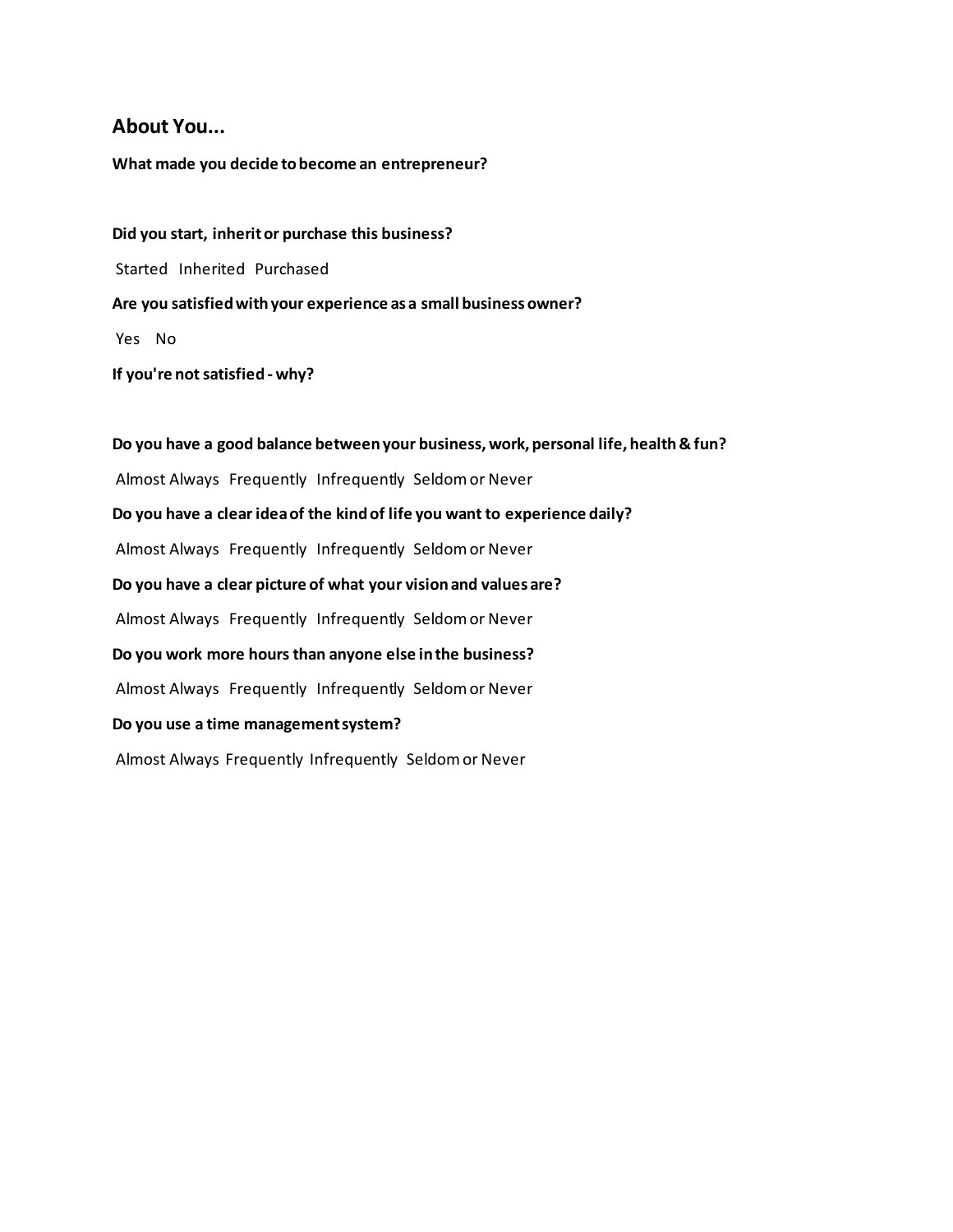### **About Your Vision...**

**In a perfect world, your business would generate:**

- Sales of \$\_\_\_\_\_\_\_\_\_\_\_\_\_\_
- Gross Profits of \$\_\_\_\_\_\_\_\_\_\_\_\_
- Net Profits of \$\_\_\_\_\_\_\_\_\_\_\_\_
- Spend Your Days Doing: \_\_\_\_\_\_\_\_\_\_\_\_\_
- Reward Yourself With: \_\_\_\_\_\_\_\_\_\_\_\_\_

#### **Your vision for your business is to: \***

Sell It Franchise It Replicate It Use It As An Income Source Other(explain)

#### **List 3 key issues or challenges that are blocking you from achieving your vision: \***

1.

- 2.
- 3.

#### **When would you like to have your vision complete? \***

- 1.
- 2.
- 
- 3.

**What else should know about your vision that would help us fine tune a course of action?** \*

- 1.
- 
- 2.
- 3.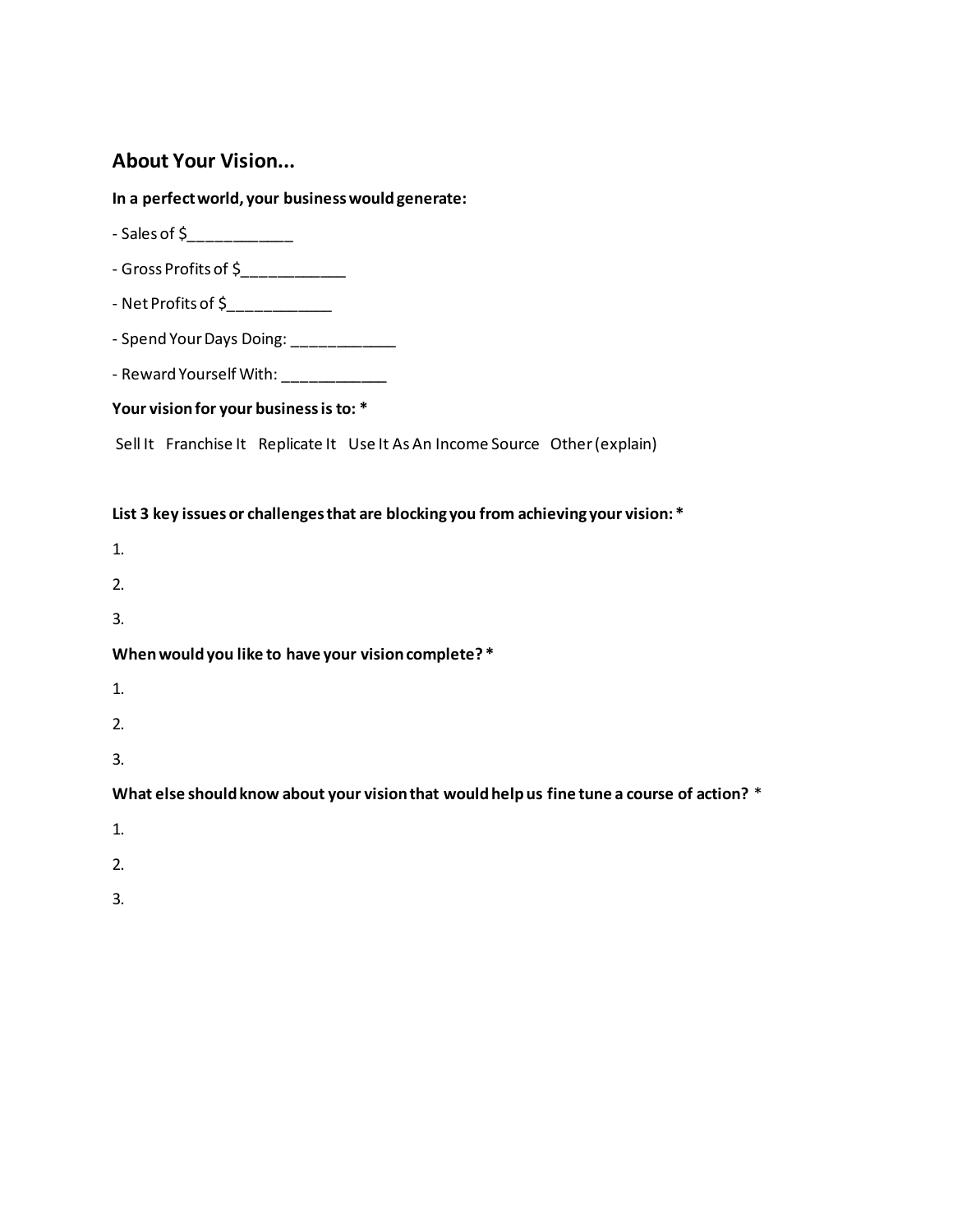# **About Your Customer...**

| Describe your typical customer:                                                                 |
|-------------------------------------------------------------------------------------------------|
| 1.                                                                                              |
| 2.                                                                                              |
| 3.                                                                                              |
| Where are your customers located?                                                               |
| Local Regional National International                                                           |
| Do your customers clearly understand what specific points distinguish you from the competition? |
| Almost Always Frequently Infrequently Seldom or Never                                           |
| Are your current marketing activities effective?                                                |
| Yes No Somewhat                                                                                 |
| How to improve? _________________________                                                       |
| Have all potential customers been identified?                                                   |
| Yes No Somewhat                                                                                 |
|                                                                                                 |
| What other concerns do you have about customer acquisition and relationships?                   |
| 1.                                                                                              |
| 2.                                                                                              |
| 3.                                                                                              |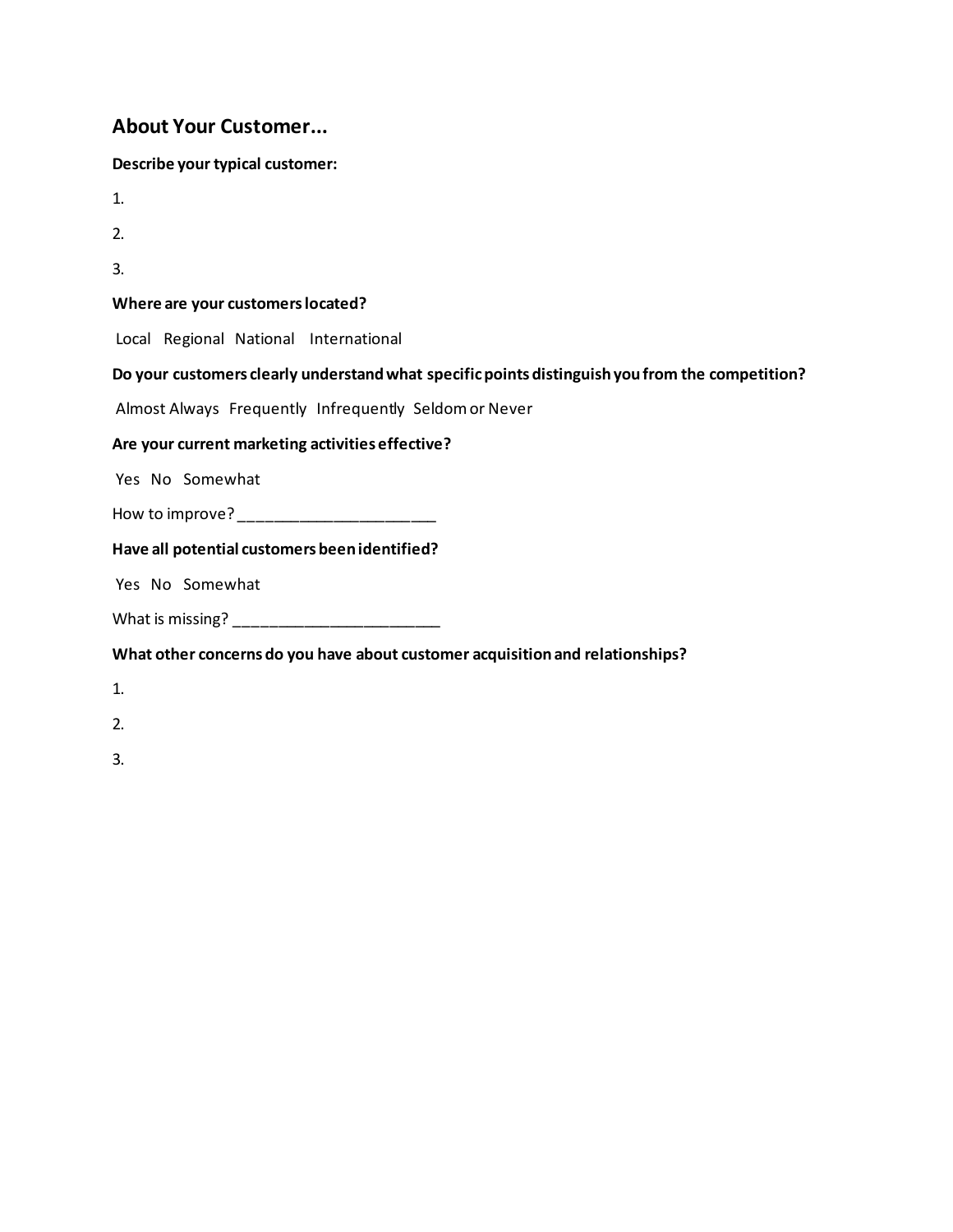## **About Your Business...**

| How would you describe your cash flow?                                                      |
|---------------------------------------------------------------------------------------------|
| Excellent Good Fair Poor Inconsistent Other                                                 |
| Do you pay your bills on time?                                                              |
| Always Most Of The Time Not Very Often Almost Never                                         |
|                                                                                             |
| Do you have concerns about debt level within the company?                                   |
| Yes No Other What are your concerns? _______________________                                |
| What payment terms do you require of your customers?                                        |
| Due On Receipt 15 Days 30 Days 45 Days 60 Days                                              |
| How old are your accounts receivable collections?                                           |
| Current 30 Days 60 Days 90 Days Don't Know Don't Have Any                                   |
|                                                                                             |
| What kinds of financial reports do you generate on a regular basis? Check all that apply: * |
| Profit & Loss? YN Balance Sheet? YN Cash Flow? YN Budget? YN                                |
| Projections? Y N None? Y N                                                                  |
|                                                                                             |
|                                                                                             |
| How often do you generate the reports checked above?                                        |
| Weekly Monthly Quarterly Annually Other                                                     |
| How much of the information obtained from your financial reports do you understand and use? |
| All Of It 75% 50% 25% None                                                                  |
| Are your budgets regularly monitored for future planning and cash flow?                     |
| Always Most Of The Time Not Very Often Almost Never                                         |
| Do you have a close working relationship with your bank and/or investors?                   |
| Always Most Of The Time Not Very Often Almost Never                                         |
| Do your inventory control systems achieve maximum turns and ROI?                            |
| Always Most Of The Time Not Very Often Almost Never                                         |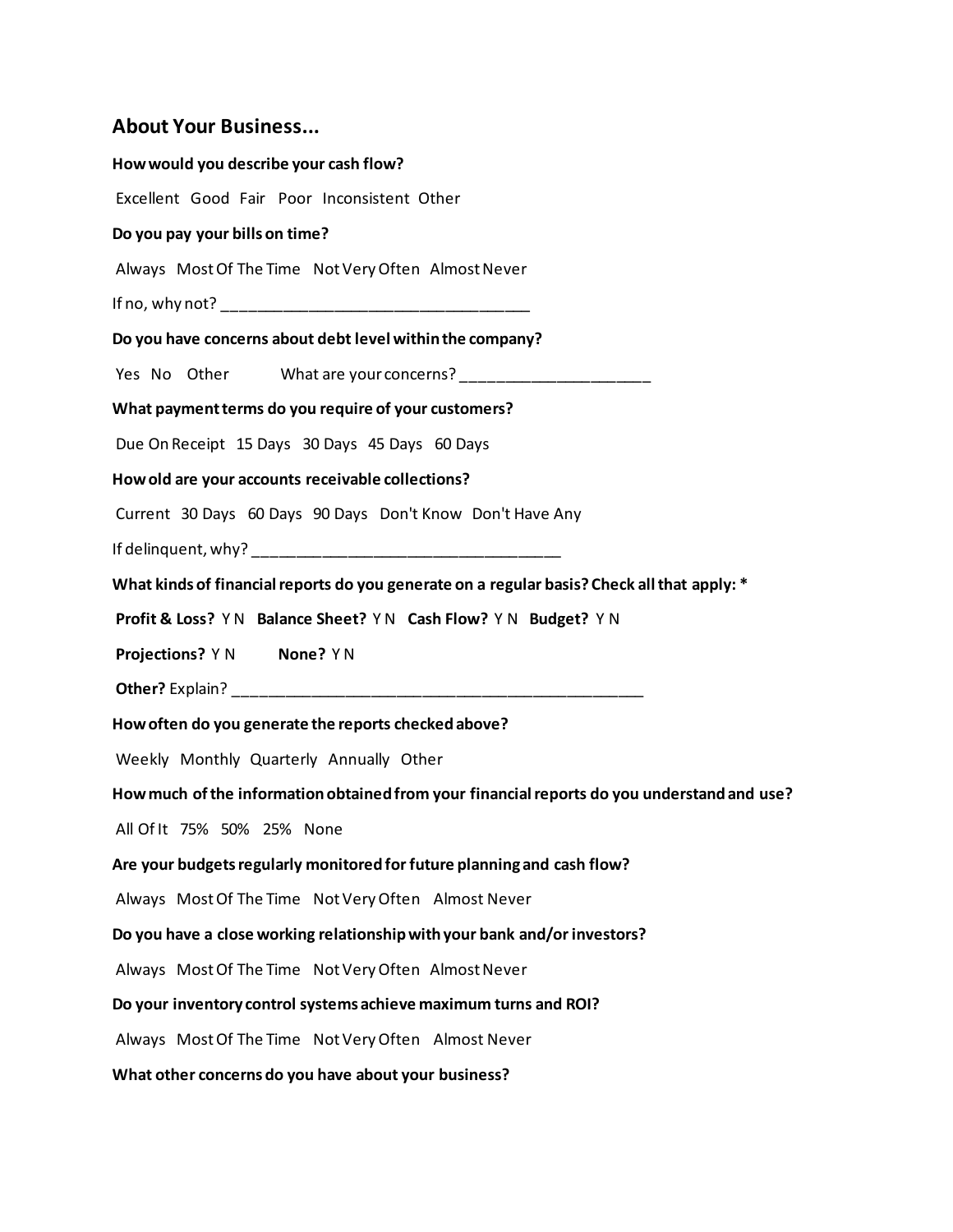## **About Your People (Employees)...**

**In addition to you, how many employees are in a management position?** None 1 to 5 6 to 10 10+ **How consistent are the results your employees produce?** Very Consistent Somewhat Consistent Inconsistent We Never Know **Do you have a Human Resources manager?** Yes No If yes, name? Do you have a written organizational chart for your business? Yes No (if yes, see chart) **How clearly defined are the positions on your organizational chart?** Everyone knows exactly what their role is Most employees know what they are expected to do most of the time No one seems to know what their role is **How often do you conduct employee performance evaluations?** Every Month Every Quarter Every Year Never **Would there be a serious interruption in the company if any one person left?** Yes No If yes, who and why? \_\_\_\_\_\_\_\_\_\_\_\_\_\_\_\_\_\_\_\_\_\_\_\_\_\_\_\_\_\_\_\_\_ **Does staff training occur by plan on a regular basis?** Always Most Of The Time Not Very Often Almost Never **Do your managers take the time needed to improve their skills?** Always Most Of The Time Not Very Often Almost Never **Do you have a tested employee companyhandbook?** Yes No If yes, updated post covid? Y N **What other concerns do you have about your employees?**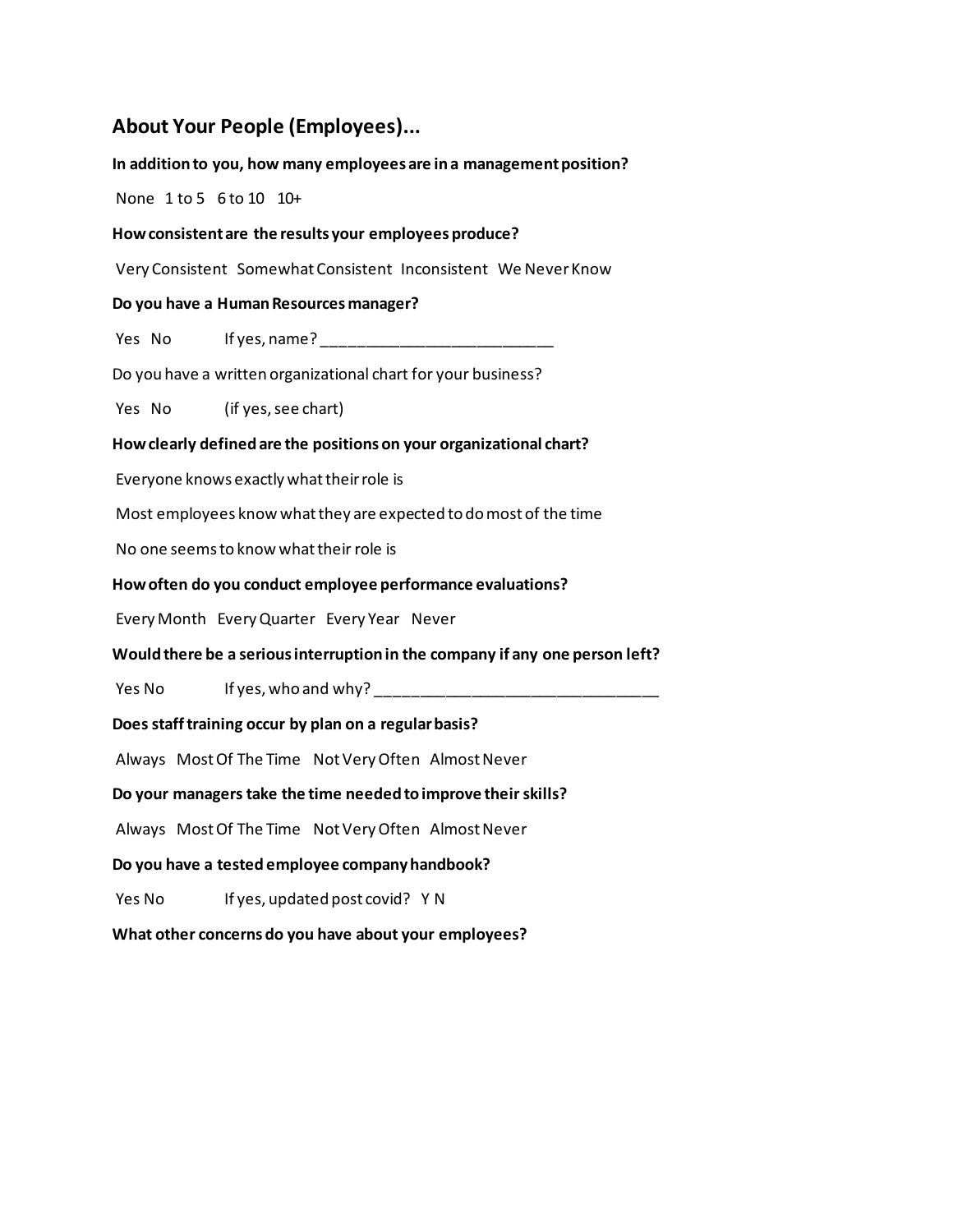# **About Your Marketing...**

### **How do you attract the majority of your clients? (Circle all that apply)**

| Referral Direct Mail Website Social Media and/or Paid Social Ads                                  |
|---------------------------------------------------------------------------------------------------|
| Inside Sales People Outside Sales People Yellow Pages Print Advertising Email Marketing           |
| Paid Advertising (Google Ads, Bing Ads, etc) Radio Ads TV Commercials                             |
|                                                                                                   |
| What other promotional efforts have you tried?                                                    |
| Referral Direct Mail Website Social Media and/or Paid Social Ads                                  |
| Inside Sales People Outside Sales People Yellow Pages Print Advertising Email Marketing           |
| Paid Advertising (Google Ads) Radio Ads TV Commercials                                            |
| How effective were your efforts?                                                                  |
| Very Somewhat Not Very Useless                                                                    |
| Does your company get all the leads it needs?                                                     |
| Always Most Of The Time Not Very Often Almost Never                                               |
| Can you easily determine the effectiveness of your lead generation activities?                    |
| Always Most Of The Time Not Very Often Almost Never                                               |
| Do you easily obtain referrals?                                                                   |
| Always Most Of The Time Not Very Often Almost Never                                               |
| Do you actively participate in social networking? If so, which platforms (circle all that apply)? |
| No Twitter Facebook LinkedIn YouTube Other, describe _____________________                        |
| What other concerns do you have about your marketing?                                             |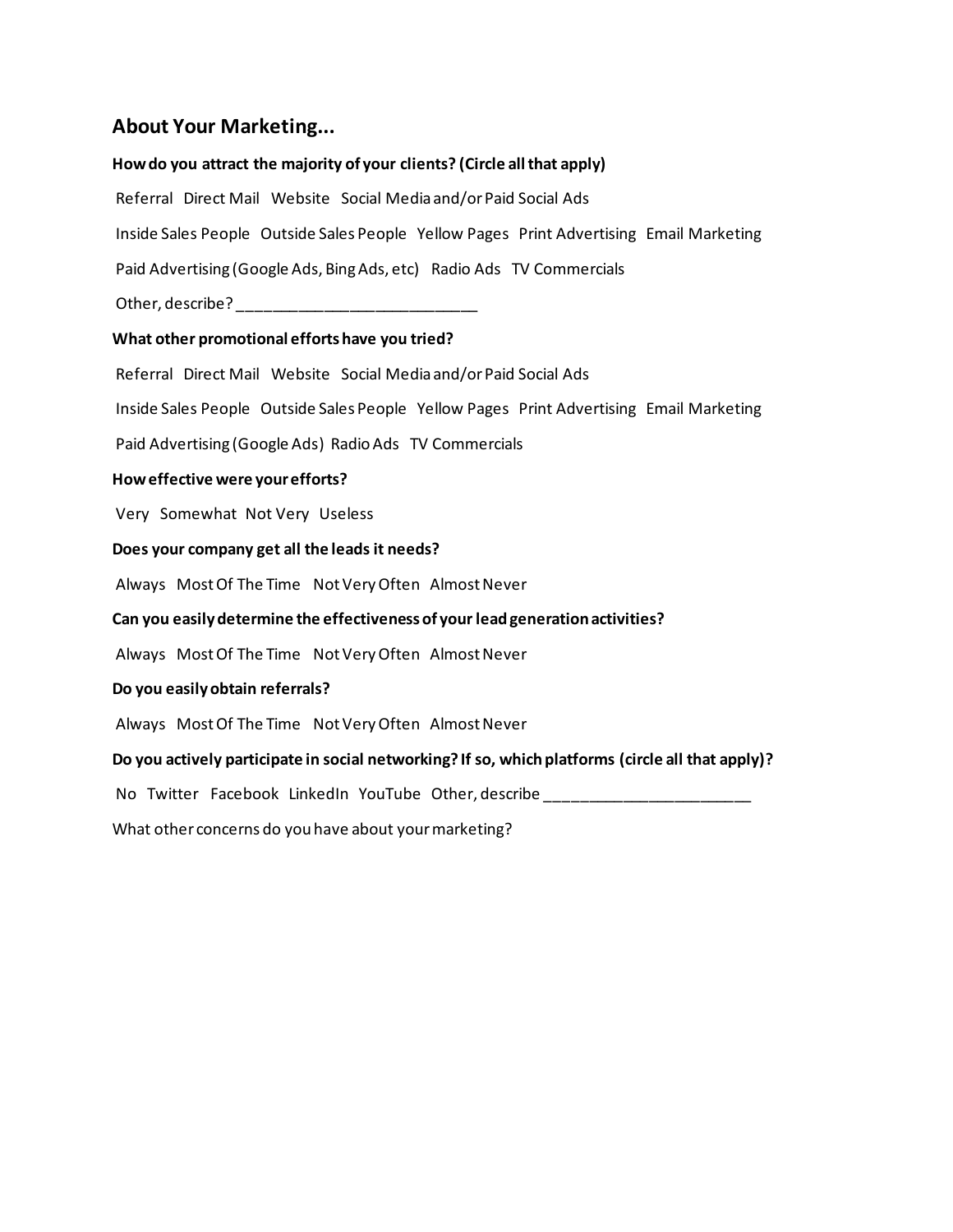### **About Your Sales...**

**How much do your sales vary from month to month?** Less than 10% 20% 30% 50% More than 50% If 30% or more, why? \_\_\_\_\_\_\_\_\_\_\_\_\_\_\_\_\_\_\_\_\_\_\_\_\_\_\_\_\_\_\_\_\_ **What percentage of your sales does your best salesperson produce?** Less than 10% 20% 30% 50% More than 50% **Does your sales team achieve predictable results?** Always Most Of The Time Not Very Often Almost Never **Does your sales team clearly understand what differentiates your company from the competition?** Always Most Of The Time Not Very Often Almost Never Primary difference between you and competition? **Do you consistently produce enough sales?** Always Most Of The Time Not Very Often Almost Never **Do you hold sales training on a consistent basis?** Always Most Of The Time Not Very Often Almost Never **Do you make the extra effort to handle your customers unreasonable demands?** Always Most Of The Time Not Very Often Almost Never **Do you conduct regular sales meetings?** Always Most Of The Time Not Very Often Almost Never **Does your team work well with your operations team?** Always Most Of The Time Not Very Often Almost Never **What other concerns do you have about your sales, sales team or sales plan?**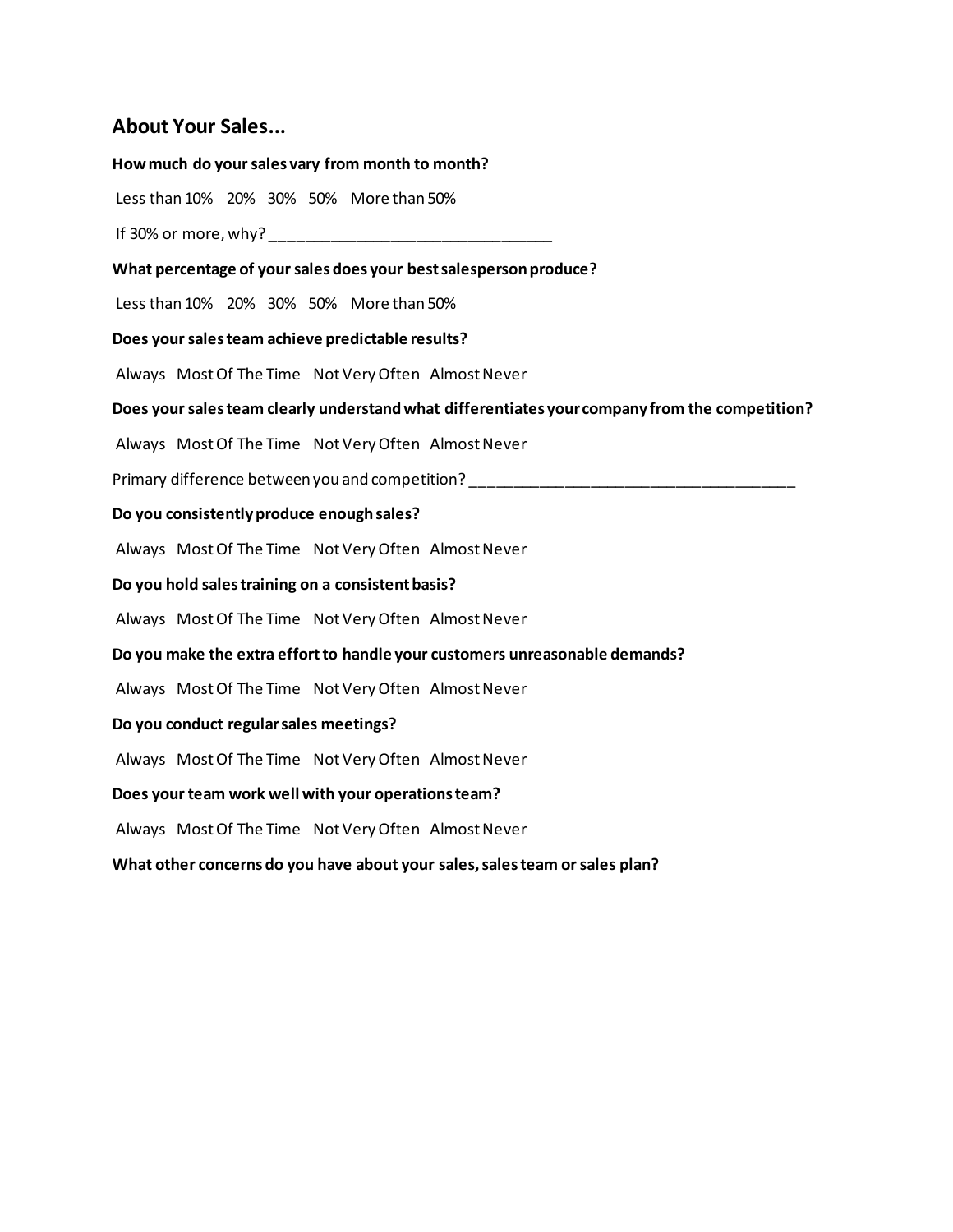### **About Your Systems...**

**Are you quick to identify and adapt to changes in your industry?** Always Most Of The Time Not Very Often Almost Never **Do you educate staff and clients about industry trends?** Always Most Of The Time Not Very Often Almost Never **Are your customers happy with your service/product?** Always Most Of The Time Not Very Often Almost Never If not, primary complaint? **How satisfied are you with the systems you use to achieve results?** Always Most Of The Time NotVery Often Almost Never **Do you have a system for quality control?** Yes No If yes, describe **Which best describes your systems for quality control? We conduct scheduled quality checks...** Weekly Monthly Quarterly Annually We wait until a customer complains **How many of your customers become repeat buyers?** All 75% 50% 25% Less than 25% **Do you promise on-time delivery?** Yes No **How often do you deliver on time?** Always Most Of The Time Not Very Often Almost Never **How often do you find yourself putting out fires?** Once a month Once a week Almost none of them **How many of your systems are documented?** Most Some Almost none **Are your managers open to change within your current systems?** Yes No If no, why not \_\_\_\_\_\_\_\_\_\_\_\_\_\_\_\_\_\_\_\_\_\_\_\_\_\_\_\_\_\_\_\_\_\_\_\_\_\_ **What other concerns do you have about your systems?**